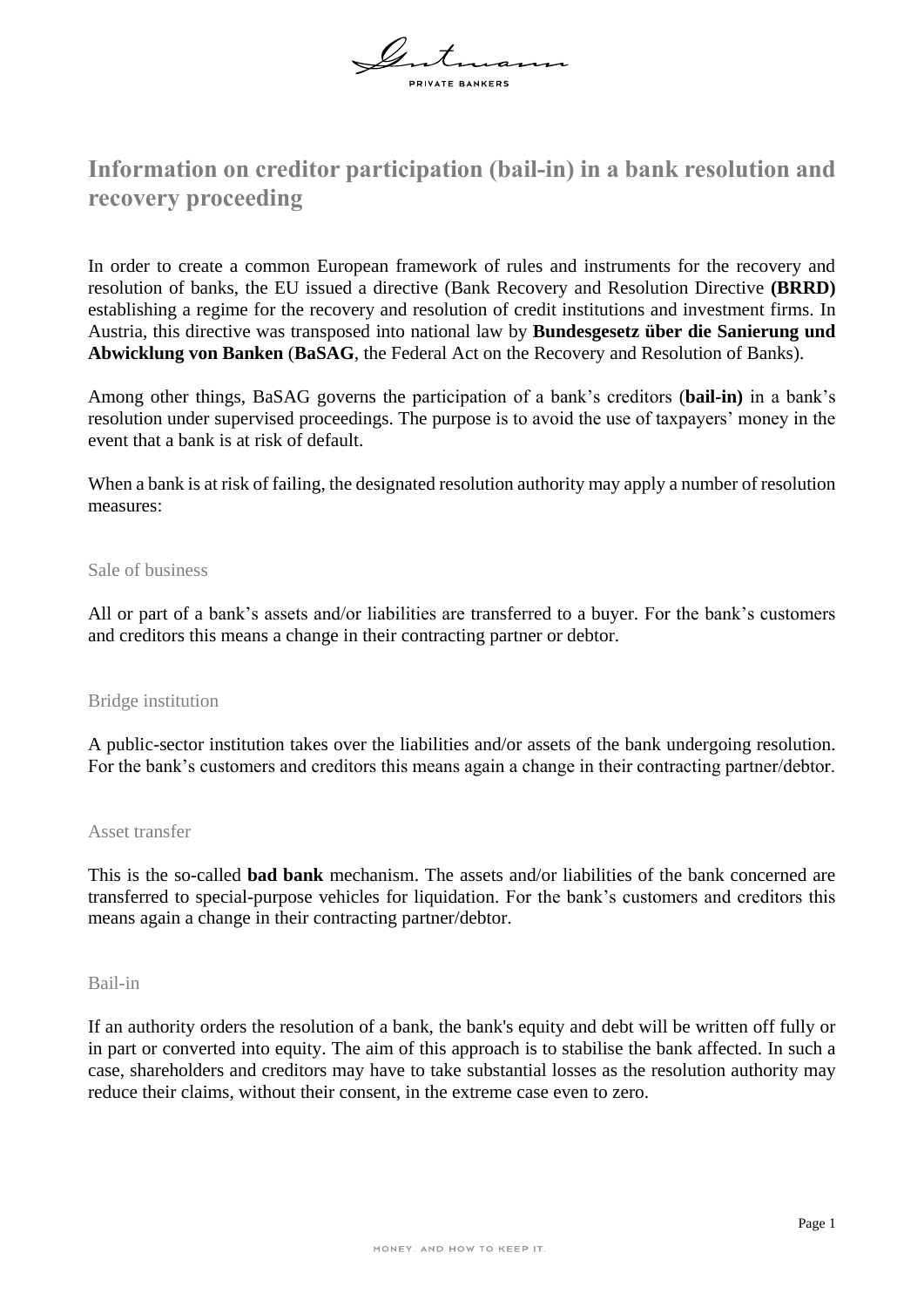

Under current rules, instruments for loss absorption must be taken in the following order:

- 1. Shares and other equity instruments (common equity tier-1 capital, **CET1**; additional tier-1 capital, **AT1**)
- 2. Subordinated liabilities (e.g. supplementary and junior bonds **tier 2**)
- 3. Uncovered subordinated financial instruments/ claims that are not part of additional tier-1 or supplementary capital (**tier 2**)
- 4. (Senior) Non Preferred: The debt is attracted by an institution through issuing debt instruments within the meaning of the BRRD (notably bonds / notes); the original contractual maturity of the debt instruments is at least one year; the debt instruments do not contain embedded derivatives and are not derivatives themselves; and the relevant contractual documentation and, where applicable, the prospectus explicitly refers to the lower ranking under the relevant BRRD paragraph.
- 5. Uncovered non-subordinated financial instruments and claims (e.g. uncovered bank bonds and certificates)
- 6. Finally, deposits of companies and natural persons not covered by the deposit insurance scheme



## **Bail-in liability cascade pursuant to BRRD and BaSAG**

Source: Bank Gutmann:

Exempted from bail-in are deposits in accordance with the statutory deposit insurance scheme as well as covered bank bonds (covered bonds or mortgage bonds) and separate assets (e.g. investment funds).

The BRRD regime has been legally implemented in member states across Europe. Bail-in may hence also be applied to bank bonds from other EU countries, yet the details of the rules may differ on a national level.